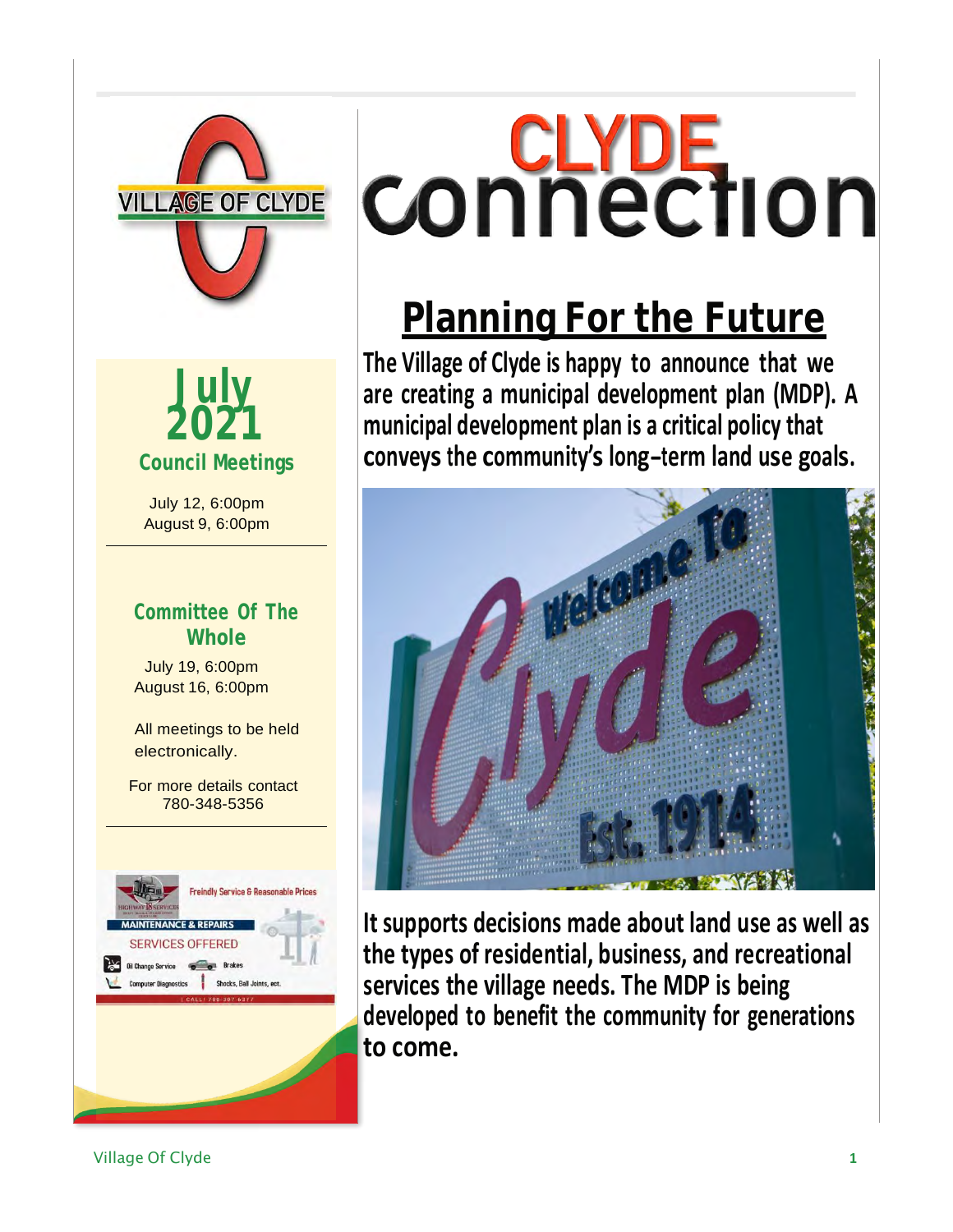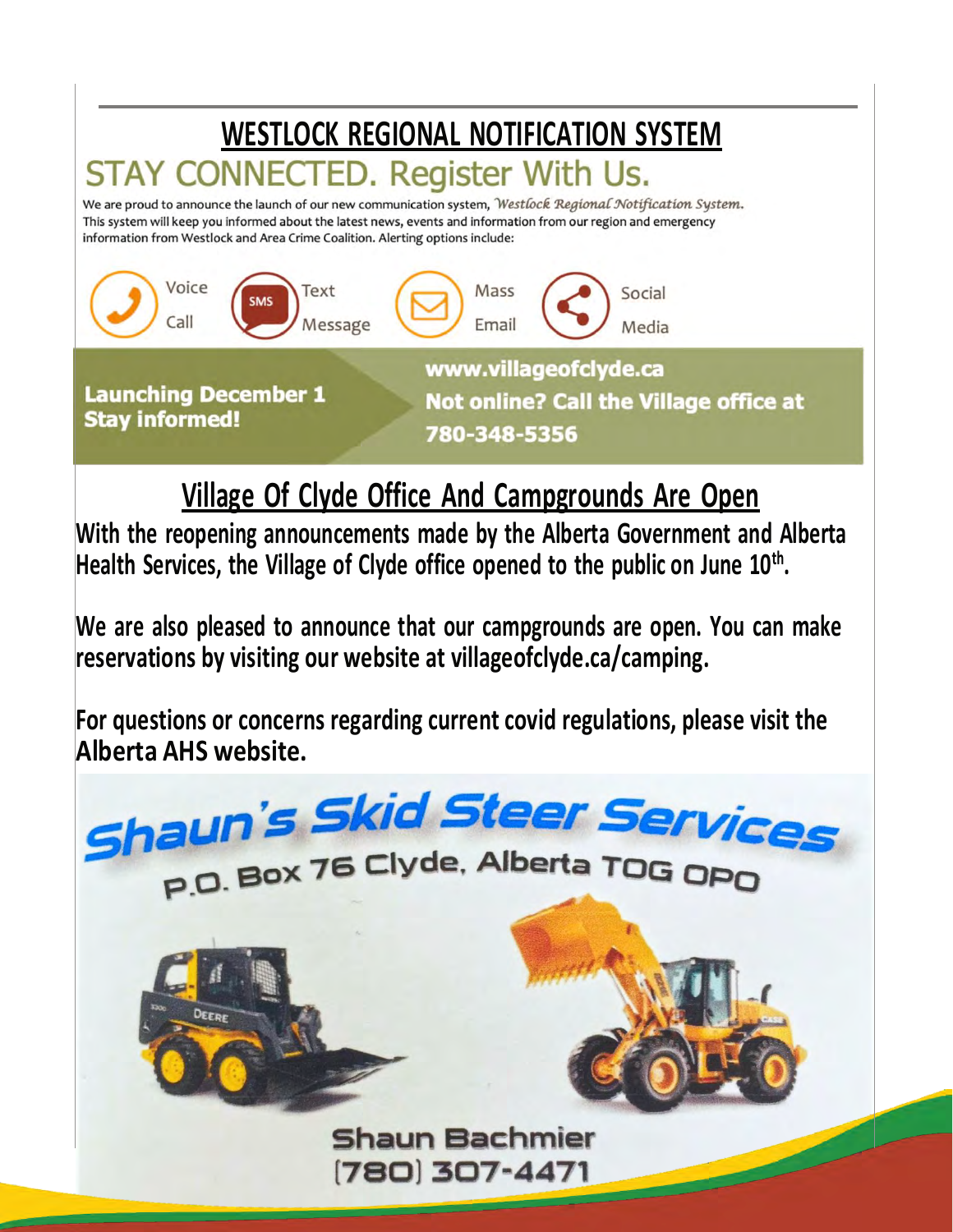## **Property TaxDueDate Reminder**

### **NOTICE TO PROPERTY TAXPAYERS PROPERY TAXES ARE DUE JUNE 30, 2021**

**A 4% PENALTY WILL BE APPLIED TO ALL CURRENT OUTSTANDING BALANCES AS OF JULY 1, 2021. TAXPAYERS ARE URGED TO SUBMIT PAYMENT BY CASH, CHEQUE, OR ONLINE PAYMENT. IF YOU PREFER TO ENTER INTO THE MONTHLY TAX INSTALLMENT PROGRAM, THE DEADLINE IS JUNE 30, 2021. PLEAE CONTACT US FOR DETAILS.**

**THE VILLAGE OF CLYDE OFFICE IS OPEN MONDAY-FRIDAY 9:30 am—11:30 AM AND 1:30– 3:30 PM Phone: (780)-348-5356 Email: [admin@villageofclyde.ca](mailto:admin@villageofclyde.ca)**







Bikes, Quads, Sleds, Boats